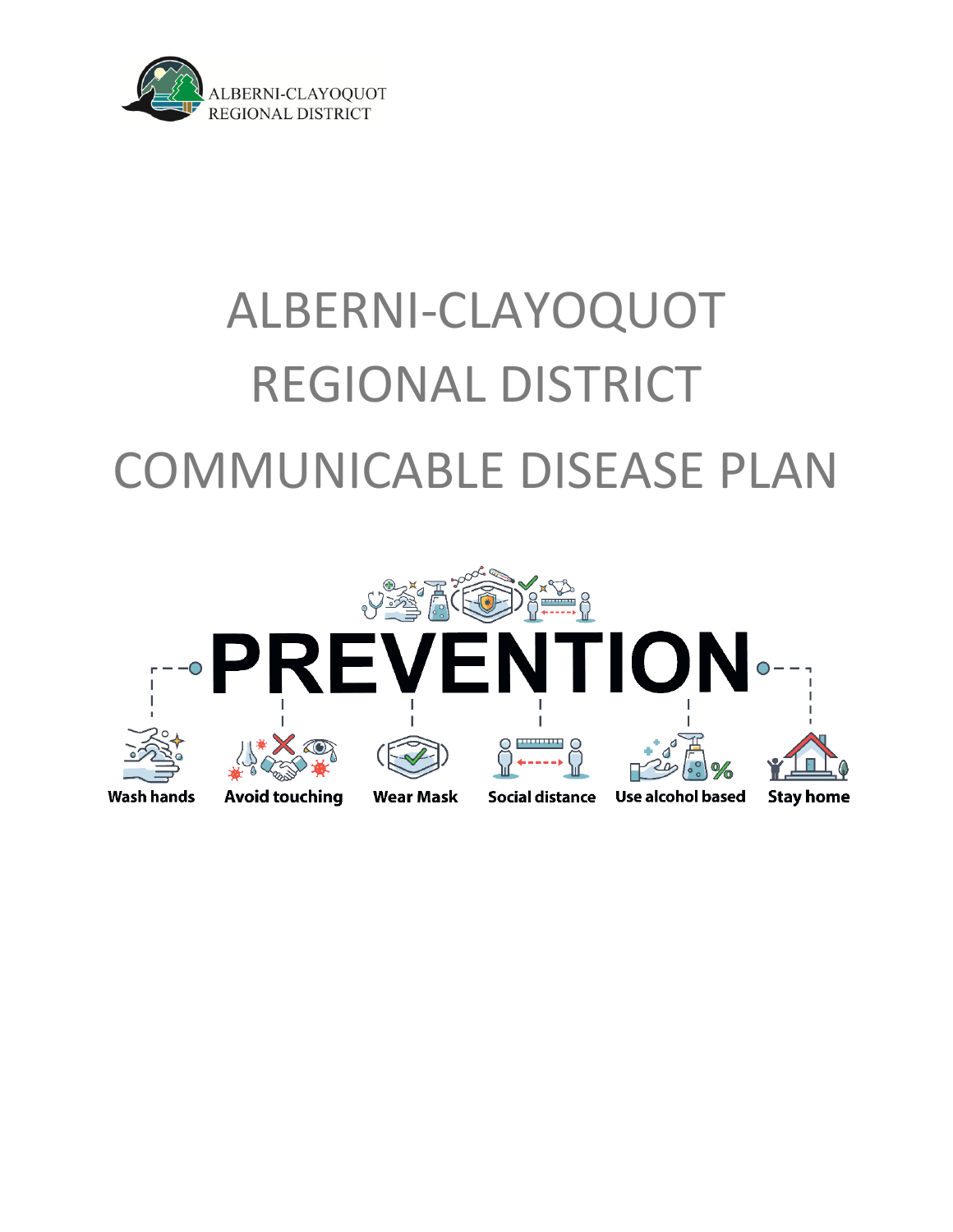**Communicable Disease Plan** 



# **Table of Contents**

| 2.0 |  |
|-----|--|
| 3.0 |  |
| 4.0 |  |
| 5.0 |  |
|     |  |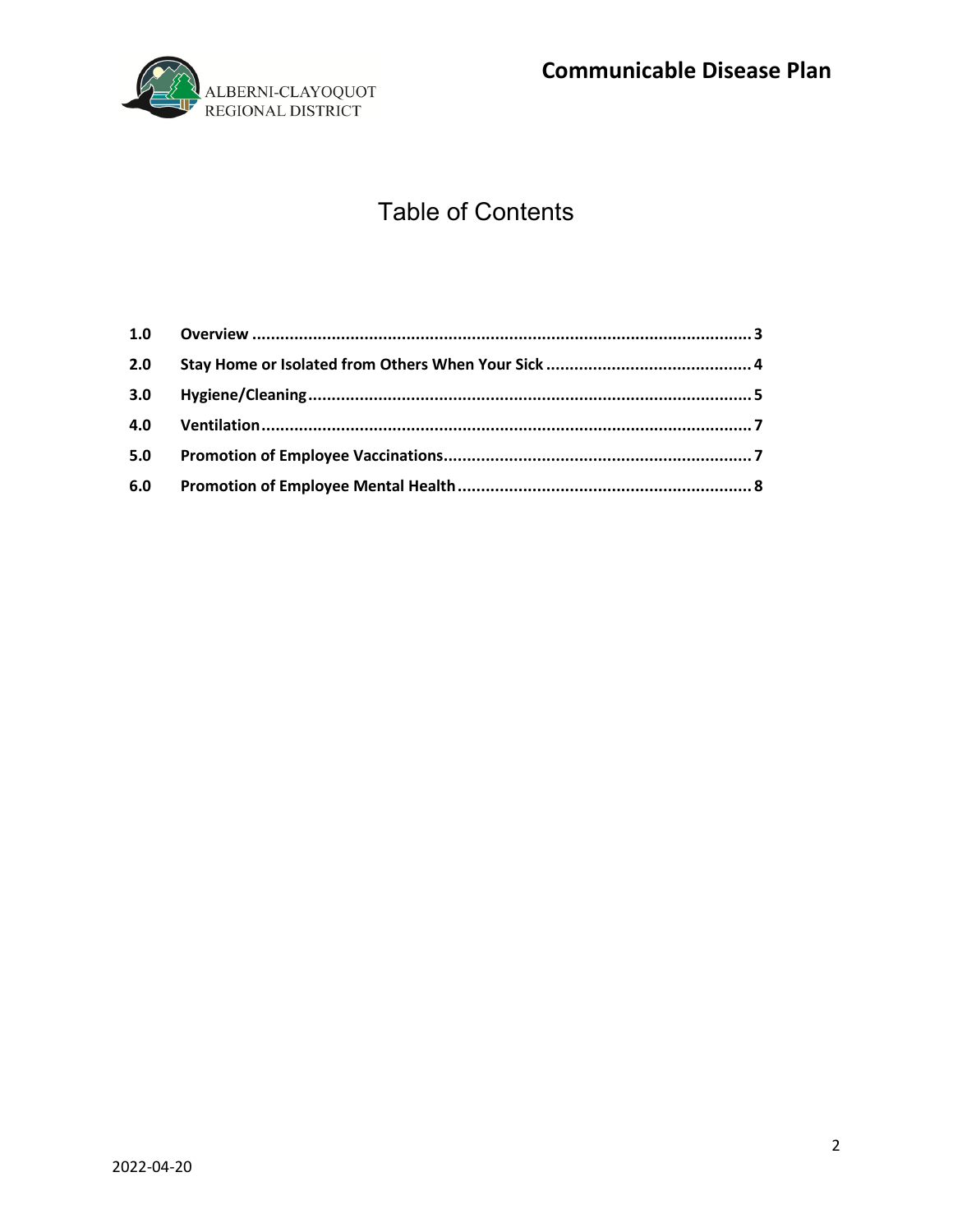

# <span id="page-2-0"></span>**1.0 Overview**

#### **Purpose**

The purpose of this document is to provide guidance for the Alberni-Clayoquot Regional District (ACRD) employees with important information required to help prevent communicable disease.

#### **Public Health Directives**

The Provincial Health Officer (PHO) for BC is responsible for monitoring the health of the population across the province, providing independent advice to the ministers and public officials on public health issues.

The responsibilities of the PHO are outlined in the *Public Health Act* and include the following:

- provide independent advice to the ministers and public officials on public health issues;
- monitor the health of the population of BC and advise on public health issues and on the need for legislation, policies and practices;
- recommend actions to improve the health and wellness of the population of BC;
- deliver reports that are in the public interest on the health of the population and on government's progress in achieving population health targets;
- establish standards of practice for and conduct performance reviews of Medical Health Officers; and
- work with the BC Centre for Disease Control and Prevention and BC's Medical Health Officers across the province to fulfill their legislated mandates on disease control and health protection.

Employers must be prepared to implement or maintain additional measures at times when the risk of communicable disease in their region or workplace is elevated, as advised, and directed by public health. Public Health's specific guidance for a particular communicable disease will be followed where their information differs from this document.

#### **WorkSafeBC Directives (Workers Compensation Act/OHS Regulation Requirements)**

WorkSafeBC is a provincial agency dedicated to promoting safe and healthy workplaces across BC. They partner with workers and employers to prevent work-related injury, disease, and disability. Their services include education, prevention, compensation and support for injured workers, and no-fault insurance to protect employers and workers.

WorkSafeBC helps businesses meet their obligations under the *Workers Compensation Act* and the Occupational Health and Safety Regulation. All employers in BC have an obligation under the *Act* to ensure the health and safety of workers and other parties at their workplace.

To assist employers in the fundamental components of communicable disease prevention, WorkSafeBC has develope[d Communicable disease prevention: A guide for employers](http://www.worksafebc.com/resources/health-safety/books-guides/communicable-disease-prevention-guide-employers) . This guide describes a fourstep process to help employers reduce the risk of communicable disease in their workplace, which involves understanding the level of risk in the workplace, application of the fundamentals and implementing appropriate measures, communicating policies and protocols to all workers, and updating measures and safeguards as required.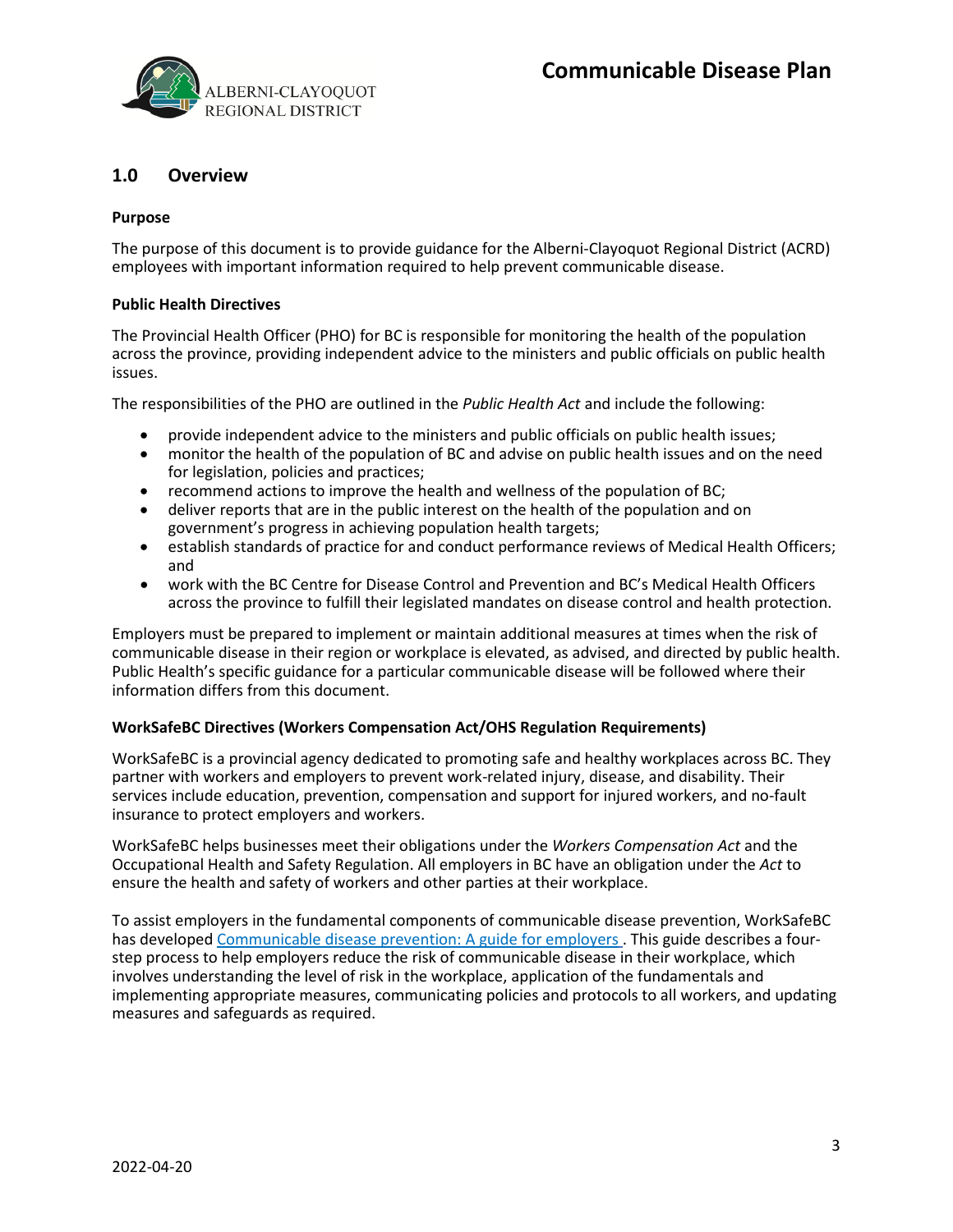

#### **Recognize Hazards/Assess Risks**

Every workplace is unique. Employers must regularly assess all the hazards within their operations, taking appropriate steps to eliminate or control the associated risk. This process is referred to as a risk assessment.

Within workplaces, there are many routine situations where staff will have contact with customers, coworkers, and the physical environment itself (surfaces, doors, equipment etc.). During times of outbreaks, these encounters could give rise to contact with communicable diseases, if not controlled adequately.

All employers must think about the risks in their workplace and take steps to control them. Such controls will include adhering to current public health orders, if applicable, public health advice, as well as implementing best practices to keep your employees and customers safe.

When selecting a safeguard or a combination of safeguards, always start at the top of the hierarchy outlined below to control the hazards. Choose a less effective safeguard only when more effective solutions are impracticable and continuously monitor to ensure they are providing the best level of protection to workers.

The hierarchy of controls (in order of their effectiveness):

**Elimination or substitution:** Has the employer fully considered eliminating or postponing work tasks that may create a risk of exposure? Are there opportunities to work from home or can work processes be changed to eliminate or reduce contact with others?

**Engineering controls:** Are engineering controls, such as physical barriers, practicable?

**Administrative controls:** Has the employer fully considered how work practices can be altered to minimize exposure, such as physical distancing or enhanced cleaning protocols?

**Personal protective equipment (PPE):** This last form of protection should only be considered after careful consideration of the previous control measures. The use of gloves and face masks may be considered where none of the above controls are possible/effective. If gloves and masks are used, proper usage guidelines should be followed.

## <span id="page-3-0"></span>**2.0 Stay Home or Isolated from Others When Your Sick**

#### **What Employees Should Know**

All employees should stay home or isolate from others in congregate living situations when they are sick or show symptoms of illness and follow public health recommendations.

• [www.bccdc.ca/health-professionals/clinical-resources/communicable-disease-control-manual](http://www.bccdc.ca/health-professionals/clinical-resources/communicable-disease-control-manual)

and HealthlinkBC

• <https://www.healthlinkbc.ca/>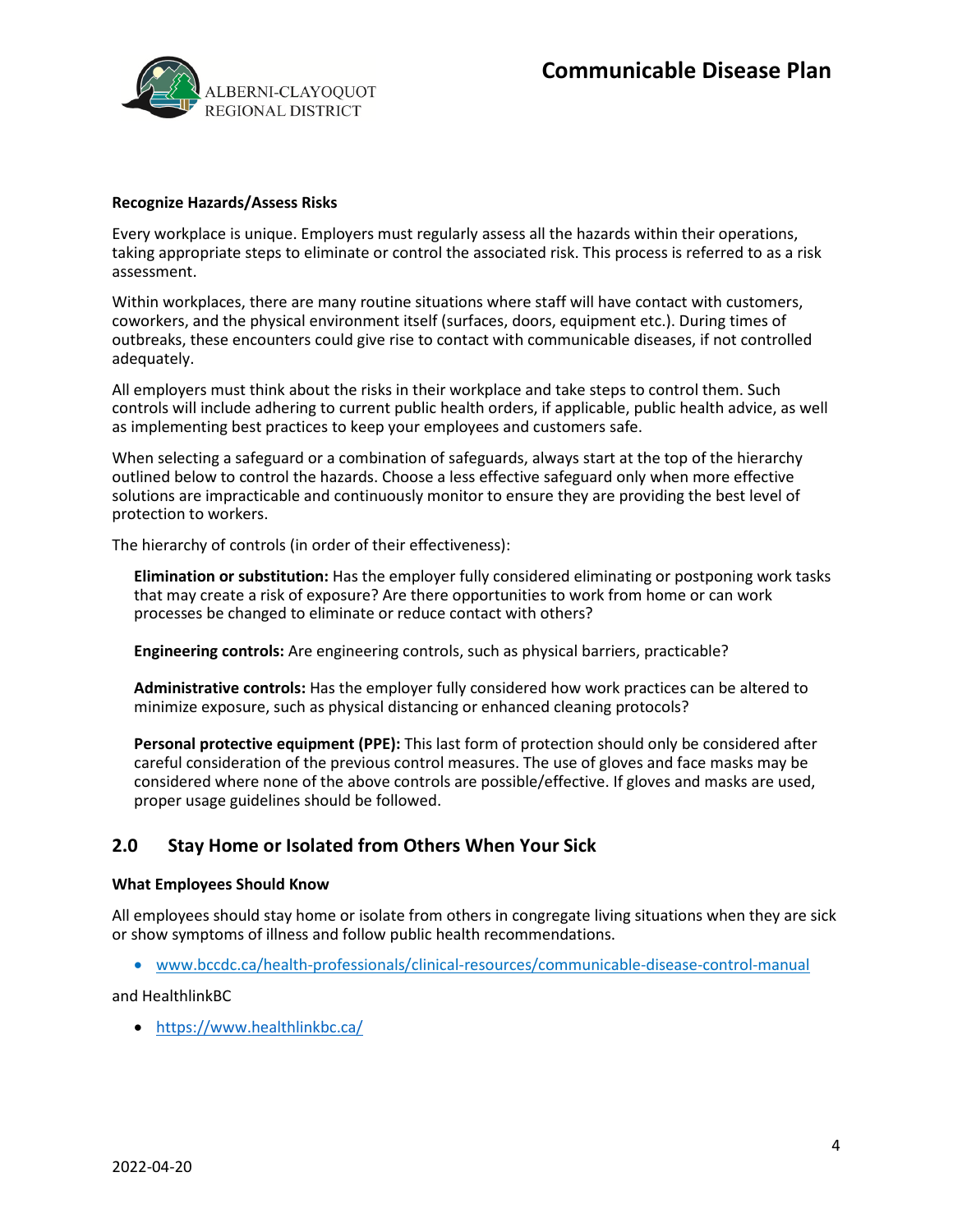

#### **If you become sick at work**

Workers who have symptoms upon arrival to work or become ill during the day should promptly separate themselves from other workers, inform their supervisors and go home or isolate from others in congregate living conditions.

#### **What Employers Should Know**

An important way to reduce the spread of communicable diseases is to keep sick people away from those who are not sick.

• For the flu, advise all employees to stay home or isolated from others if they are sick until at least 24 hours after their fever is gone without the use of fever-reducing medicines, or after symptoms have improved.

### <span id="page-4-0"></span>**3.0 Hygiene/Cleaning**

#### **Personal Hygiene/Cleaning**

Depending on the communicable disease, it's possible for people to become infected if they touch contaminated surfaces and then touch their nose, mouth, or eyes. The most reliable way to prevent infection from surfaces is to wash your hands. Washing your hands often and practicing good hand hygiene will reduce the chances of getting or spreading germs. Washing your hands with soap and hot water for at least 20 seconds is most effective. This is because soap actively destroys the surface of some viruses, and a soapy lather reduces the number of germs left on your skin. Alcohol-based hand rubs can be used to disinfect your hands when soap and water are not available.

Other things to consider:

- Cover your mouth and nose with a disposable tissue or the crease of your elbow when you sneeze or cough instead of your hands.
- Do not share food, drinks, utensils, etc.
- Avoid unnecessary contact.
- Consider physical distancing.
- Wear a mask.

#### **Facility, Vehicle and Equipment Hygiene**

Viruses and germs can land on surfaces. It's possible for people to become infected if they touch those surfaces and then touch their nose, mouth or eyes. The following are general guidelines for cleaning and disinfecting common work areas, vehicles and equipment.

At a minimum, clean and disinfect commonly touched surfaces at the end of each shift, Ensure that cleaning and disinfection procedures are followed consistently and correctly, including the provision of adequate ventilation when chemicals are in use. When cleaning and disinfecting, individuals should wear disposable gloves compatible with the products being used as well as any other PPE required according to the product manufacturer's instructions.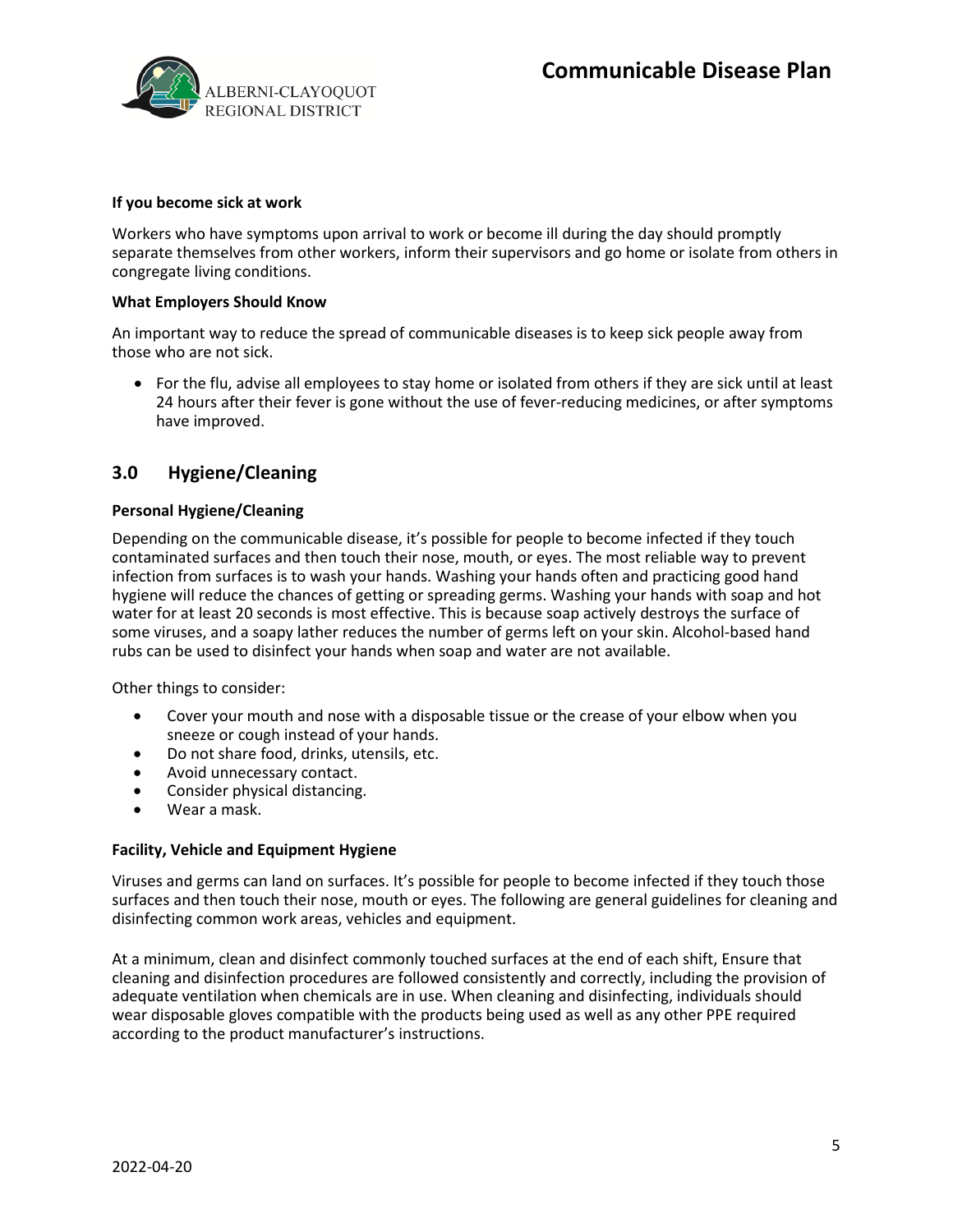

#### **Cleaning and disinfecting surfaces can also reduce the risk of infection**

Always follow standard practices and appropriate regulations specific to your type of facility for minimum standards for cleaning and disinfection. This guidance is indicated for buildings in community settings and is **not** intended for [healthcare settings](https://www.cdc.gov/coronavirus/2019-ncov/hcp/infection-control.html) or for [other facilities](https://www.cdc.gov/coronavirus/2019-ncov/community/disinfecting-building-facility.html#other-facilities) where specific regulations or practices for cleaning and disinfection may apply. Additionally, this guidance only applies to cleaning and disinfection practices to prevent the spread of exposures. It does not apply to any cleaning or disinfection needed to prevent the spread of other germs.

#### **When to clean and When to Disinfect**

Cleaning with products containing soap or detergent reduces germs on surfaces by removing contaminants and decreases risk of infection from surfaces.

When confirmed or suspected communicable disease cases are low, [cleaning once a day is usually](https://www.cdc.gov/coronavirus/2019-ncov/more/science-and-research/surface-transmission.html)  [enough](https://www.cdc.gov/coronavirus/2019-ncov/more/science-and-research/surface-transmission.html) to sufficiently remove germs that may be on surfaces and help maintain a healthy facility.

Disinfecting kills any remaining germs on surfaces, which further reduces any risk of spreading infection.

You may want to either clean more frequently or choose to disinfect (in addition to cleaning) in shared spaces if the space is a high traffic area or if certain conditions apply that can increase the risk of infection from touching surfaces:

- [Reportable Disease Data Dashboard](http://www.bccdc.ca/health-professionals/data-reports/reportable-diseases-data-dashboard)
- [BC COVID Dashboard](https://governmentofbc.maps.arcgis.com/apps/dashboards/11bd9b0303c64373b5680df29e5b5914) in your community.
- Low vaccination rates in your community.
- Infrequent use of other prevention measures, such as hand hygiene; or
- The space is occupied by people at increased risk for severe illness.

If there has been a sick person in your facility within the last 24 hours, you should clean AND disinfect the space.

#### **Determine What Needs to Be Cleaned**

Consider the [type of surface](https://www.cdc.gov/coronavirus/2019-ncov/community/disinfecting-building-facility.html#anchor_1617551609730) and how often the surface is touched. Generally, the more people who touch a surface, the higher the risk. Prioritize cleaning high-touch surfaces at least once a day. If the space is a high traffic area, or if certain conditions (listed above) apply, you may choose to clean more frequently or disinfect in addition to cleaning.

#### **Consider the Resources and Equipment Needed**

Keep in mind the availability of cleaning products and the personal protective equipment (PPE) appropriate for the cleaners and disinfectants used (as recommended on the product label, product information sheets or Safety Data Sheet).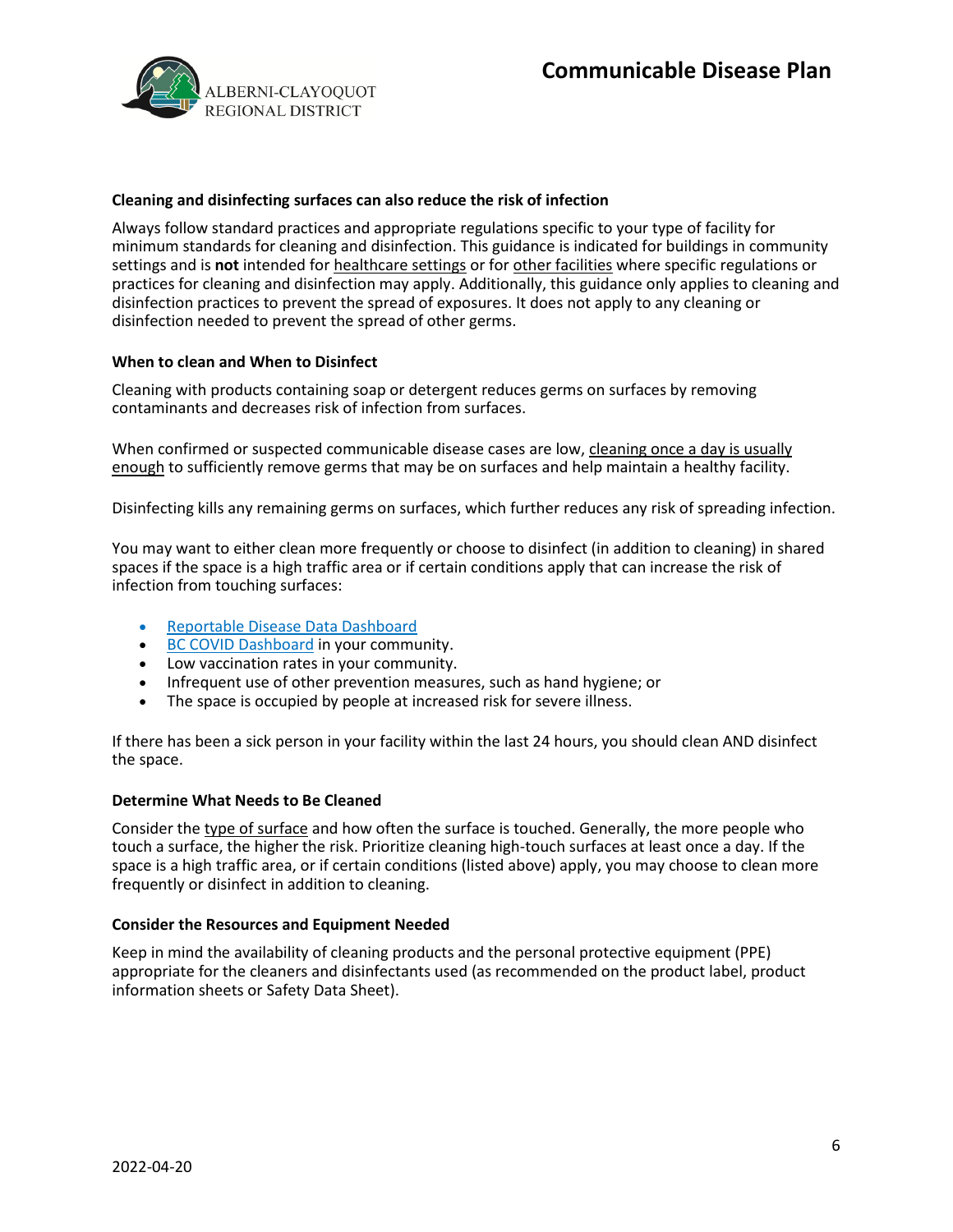

# <span id="page-6-0"></span>**4.0 Ventilation**

For all activities that take place indoors, basic principles of good indoor air quality include supplying outdoor air to replenish indoor air and maintaining ventilation systems thereby removing and diluting contaminants that naturally accumulate in indoor settings, especially in well-sealed buildings.

• During periods of communicable disease events limiting occupancy in facilities or vehicles should be considered.

# <span id="page-6-1"></span>**5.0 Promotion of Employee Vaccinations**

The ACRD will support Public Health messaging for vaccinations against pandemic or communicable diseases and may collaborate with Public Health to offer vaccination clinics in public facilities.

The ACRD recognizes the public health benefits of vaccination programs to reduce illness, disability and death from community acquired diseases and encourages employee participation in public health vaccination programs.

#### **Reasons to get Vaccinated.**

- 1. **Vaccine-preventable diseases have not gone away** The viruses and bacteria that cause illness and death still exist and can be passed on to those who are not protected by vaccines.
- 2. **Vaccines will help keep you healthy** Vaccines can prevent short term illnesses and prevent long term chronic disability or increased risk of cancer depending on disease.
- 3. **Vaccines are important to your overall health along with proper diet and exercise** Vaccines play an important part of maintaining health along with eating healthy foods, exercising and getting regular check-ups. They are one of the most convenient and safest preventive care measures available.
- 4. **Vaccination can mean the difference between life and death** Vaccine-preventable infections can be deadly. Example: Every year in the US, prior to the COVID-19 pandemic, approximately 50,000 adults died from vaccine-preventable diseases.
- 5. **Vaccines are safe** Potential side effects associated with vaccines are uncommon and much less severe than the diseases they prevent.
- 6. **Vaccines will not cause the diseases they are designed to prevent** Vaccines contain either killed or weakened viruses, making it impossible to get the disease from the vaccine.
- 7. **Young and healthy people can get very sick, too** Infants and older adults are at increased risk for serious infections and complications, but vaccine-preventable diseases can strike anyone. If you are young and healthy, getting vaccinated can help you stay that way.